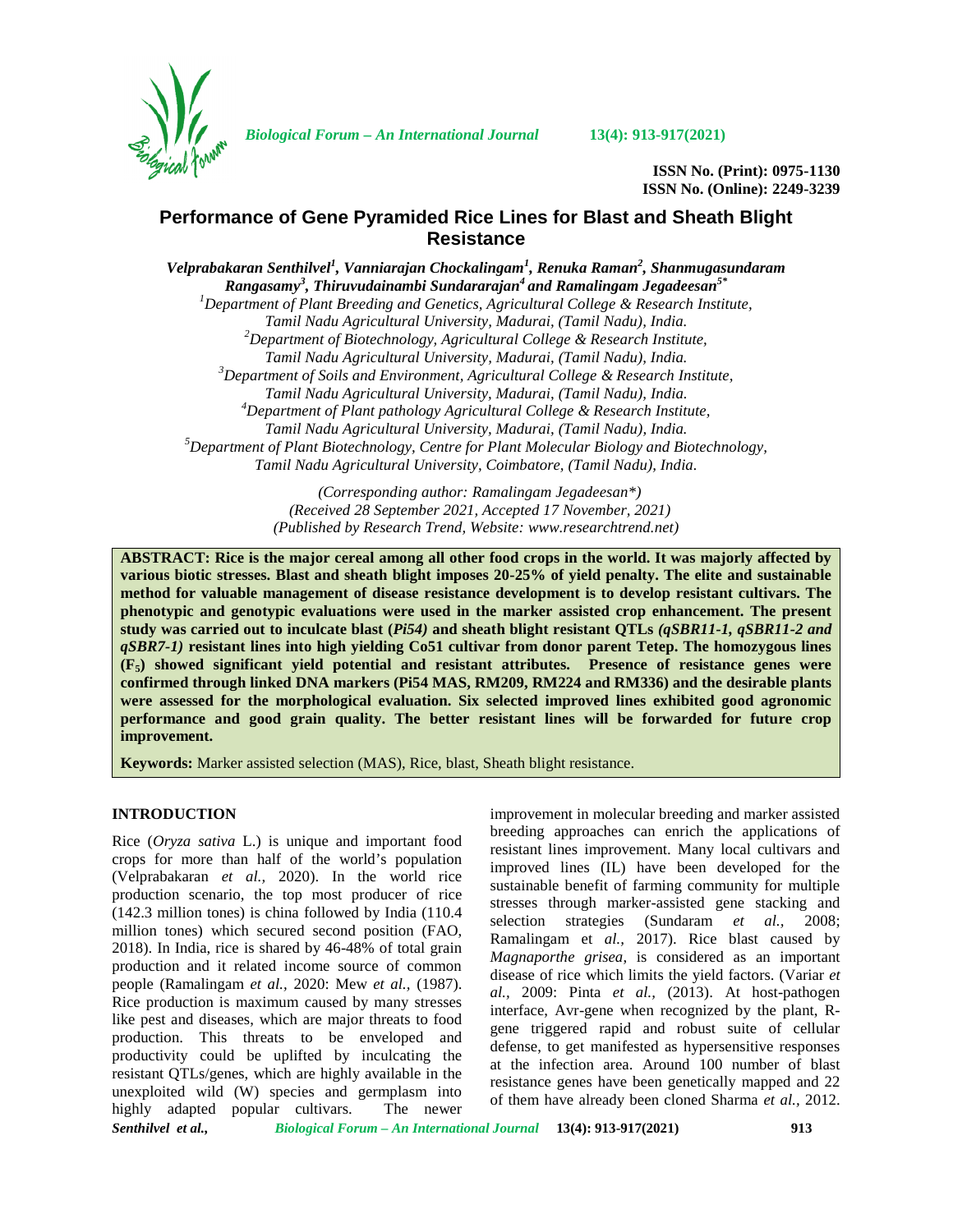Sheath blight (SB) is another most important biotic stress of rice next to blast (Sushmitha *et al.,* 2020). Mapping populations that are derived from relatively resistant species as a parent can be used to identify new QTLs related to sheath blight resistance. These new QTLs can be combined with known resistant QTLs to generate rice varieties with higher resistance to sheath blight and blast Many QTLs have been identified in the background of Tetep and linked to molecular markers through QTL approach (Pinson *et al.,* 2005). The present study was carried to evaluate the resistance of both diseases through bioassay screening. The developed RILs would be highly useful for future stress breeding program.

## **MATERIALS AND METHOD**

The experimental material consisted of Recombinant Inbreed Lines (RILs) derived from  $Co51 \times Tetep$ . Tetep. was used as the donor parent for both blast and sheath blight resistance and high yielding popular rice variety Co51 was the recipient. The detail of linked marker used in this study is given in (Table 1). Out of 755 plants, phenotypically 214 individual plants were selected and six plants are genotypically confirmed. The selected six genes pyramided RILs  $(F_5)$  with high yielding were screened for blast and sheath blight resistance. For blast screening, different blast isolates were collected from various rice growing regions (Melur-IS(MLR)-3, Ariyalur-IS(ARL)-1, Poonjuthi-IS(PNT)-6, Melur-IS(MLR)-8 and Singampuneri-IS(SNG)-2 ) and its virulence nature was indentified . Among the isolates, IS(SNG)-2 showed more virulence compared to other strains. After nine days of inoculation under green house condition, blast lesions were scored and evaluated on a (0-9) scale based on the IRRI (SES) 2002.

For sheath blight screening, improved Recombinant Inbred Lines (RILs) with parental lines (Co51 and Tetep) were transplanted in separate pots and kept under controlled artificial net house condition. For artificial disease screening the method was developed. Pathogen was multiplied in autoclaved young stem pieces (2-3 inches in length) of *Typha angustata* soaked with 1% peptone solution for 7 days. 4-5stem bits colonized with fungal and *sclerotia* were then kept in between the hills in the central region of the hill (5-10 cm ) above the water line and tied with plastic band to maintain humidity in the (Bhaktavatsalam *et al.,* 1978) . The observations were recorded and the entries were scored after 21-24 days of artificial inoculation, (Table 3) Percent diseased leaf area for each inoculated seedlings was measured by 1-9 scale and was scored to rate the resistance capacity of rice plants to bacterial leaf blight according to scoring method adopted by (IRRI, 2002).

The young leaves from 21 days old seedling were collected. The total genomic DNA was extracted using modified CTAB (Cetyl trimethyl ammonium bromide) method as described by Doyle (1991). Isolated DNA was diluted with double distilled water and stored at - 40ºC for subsequent marker analysis. The diluted 50 ng/µl DNA template was used for the PCR amplification. The amplified products were resolved by electrophoresis on a 1.5% agarose gel in 0.5x TBE buffer to determine whether PCR amplification was successful. The combinations were used to amplify the DNA of the lines and parents method as earlier discussed by Williams *et al.,* (2001) who used DNA markers for confirmation of blast and sheath blight resistance, The details of linked markers are listed in the (Table 1) All the RILs with parents were evaluated and selected plants were forwarded to phenotypic and yield performance screening.

| <b>Targeted</b><br>trait | Gene/OTL    | <b>Marker</b>     | AT | Chr | <b>Reference</b>                  |
|--------------------------|-------------|-------------------|----|-----|-----------------------------------|
| <b>Blast</b>             | Pi54        | P <sub>i</sub> 54 | 65 |     | Ramkumar et al., (2011)           |
|                          | $a$ SBR11-1 | <b>RM224</b>      | 55 |     | Channamallikarjuna et al., (2010) |
| <b>Sheath</b>            | $a$ SBR11-2 | <b>RM209</b>      | 55 |     | Channamallikarjuna et al., (2010) |
| blight                   | $aSBR7-1$   | RM336             | 55 |     | Channamallikarjuna et al., (2010) |

**Table 1: Details of molecular markers used for foreground selection.**

#### **RESULTS AND DISCUSSION**

A total number of 755 lines were phenotypically evaluated and selected 214 lines were analyzed for the presence of resistance (R) genes using linked molecular markers of *Pi54, RM209, RM224 and RM336*). Six plants were selected based on the presence of resistance genes. These plants were evaluated for both blast and sheath blight screening. The selected recombinant inbreed lines were assessed for superior agronomic

characters. *viz.,* days to fifty percent flowering, plant height, flag leaf length , number of productive tillers, panicle length, 1000 seed weight and single plant yield (Table 2) . The pyramided RILs showed similar and good yield attributed traits which is able compare with recipient parent (Co51). (Channamallikarjuna *et al.,* 2010) analysed the phenotypic characterization in improved stress resistant lines in rice.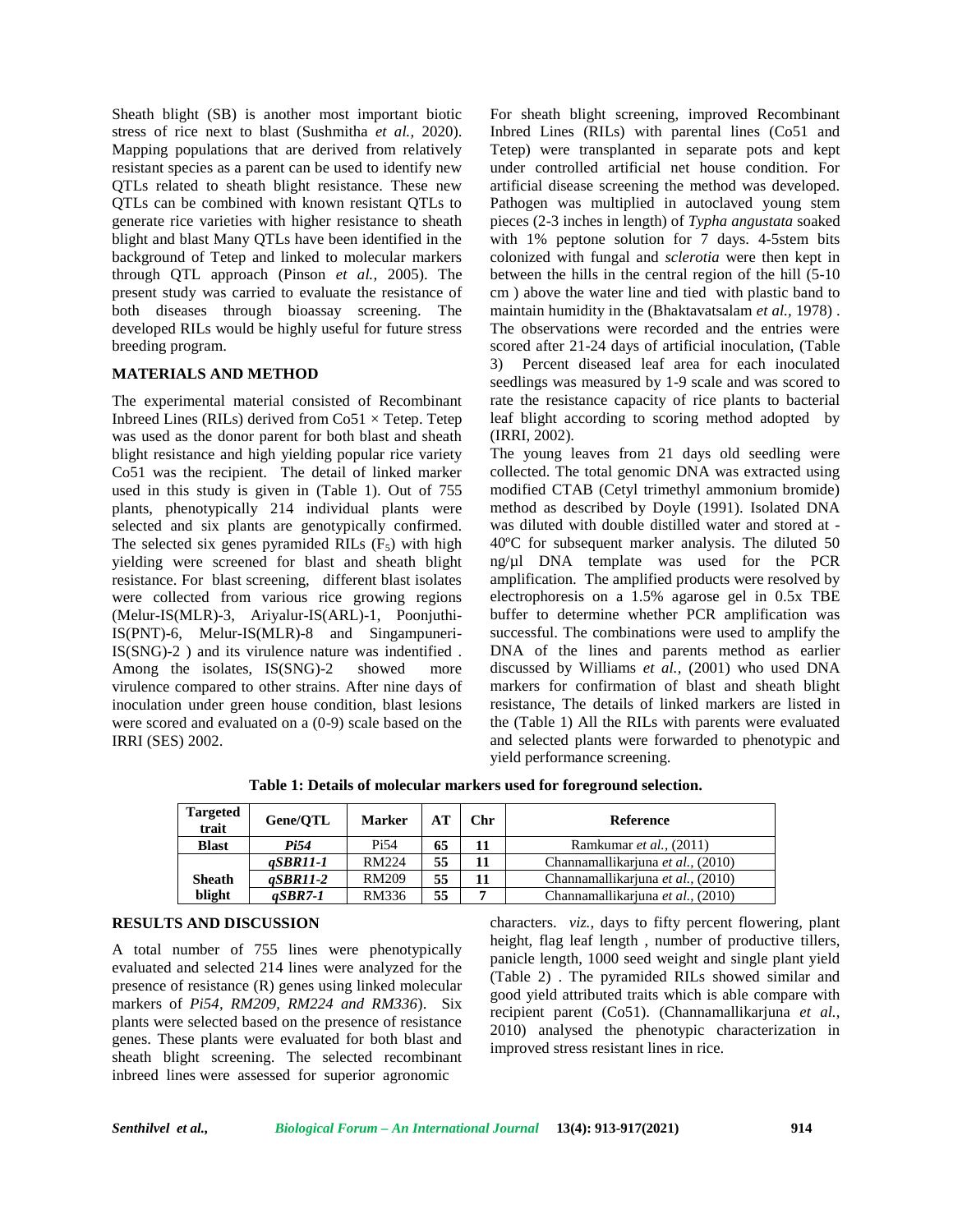| Genotype        | Days to<br>fifty percent<br>flowering | <b>Plant</b><br>height<br>(cm) | Flag<br>leaf<br>length<br>(cm) | Flag<br>leaf<br>Width<br>(cm) | <b>Number</b><br>of productive<br>tillers | Panicle<br>length<br>(cm) | 1000<br>grain<br>weight<br>(gm) | <b>Single</b><br>plant<br>yield<br>(gm) |
|-----------------|---------------------------------------|--------------------------------|--------------------------------|-------------------------------|-------------------------------------------|---------------------------|---------------------------------|-----------------------------------------|
| <b>RIL#0034</b> | 88.00                                 | 97.50                          | 31.00                          | 0.90                          | 19.00                                     | 22.70                     | 17.70                           | 31.80                                   |
| <b>RIL#0101</b> | 92.00                                 | 118.00                         | 34.00                          | 0.88                          | 22.00                                     | 25.50                     | 18.00                           | 25.50                                   |
| <b>RIL#0114</b> | 85.00                                 | 101.00                         | 33.40                          | 1.18                          | 18.00                                     | 19.50                     | 17.30                           | 29.00                                   |
| <b>RIL#0197</b> | 93.00                                 | 99.40                          | 33.30                          | 1.01                          | 18.00                                     | 22.00                     | 17.85                           | 23.00                                   |
| <b>RIL#0015</b> | 85.00                                 | 89.30                          | 29.30                          | 1.10                          | 17.00                                     | 22.40                     | 17.80                           | 27.50                                   |
| RIL#0236        | 91.00                                 | 89.70                          | 35.00                          | 1.21                          | 19.00                                     | 24.00                     | 19.00                           | 27.40                                   |
| Co51            | 87.00                                 | 118.50                         | 34.00                          | 1.19                          | 18.00                                     | 24.50                     | 18.50                           | 28.00                                   |
| <b>Tetep</b>    | 95.00                                 | 131.50                         | 36.00                          | 0.90                          | 16.00                                     | 28.50                     | 16.00                           | 25.50                                   |
| Mean            | 89.33                                 | 103.53                         | 33.33                          | 1.03                          | 18.22                                     | 23.43                     | 17.79                           | 27.18                                   |
| CD              | 4.04                                  | 3.89                           | 1.71                           | 0.04                          | 0.85                                      | 0.6                       | 1.18                            | 2.13                                    |
| CV              | 2.63                                  | 2.65                           | 3                              | 2.6                           | 2.12                                      | 1.99                      | 2.53                            | 1.84                                    |

**Table 2: Phenotypic characterization of selected improved RILs with parents.**

The improved six Recombinant Inbred Lines (RILs) with parents of Co51 X Tetep, donor lines and susceptible check were evaluated for their reactions to identify predominantly available races of blast and sheath blight strains under artificial screening condition. A representative picture is given in Fig.1.



**Fig. 1.** Screening of RILs harboring (*Pi54, qSBR11-1, qSBR11-2 and qSBR7-1)* against *Magnaporthe grisea* (A) and *Rhizoctonia solani* (B).

In blast bioassay screening, mean lesion lengths of plants with resistant QTL (*Pi54*) in RILs and parental population were evaluated (Table 3). As expected, all the selected RIL lines showed the resistance attributes.

Among these selected lines RIL#0101,0015 and 0236 showed good resistance (i.e., plants with *Pi54* QTL in the lines) which was showed higher levels of resistance with a mean lesion length of less than 3.0 cm for all the races. The recipient parent Co51 showed highly susceptible character and it showed more than 14.5 cm of lesion length and categorized as highly susceptible to blast disease. The donor parent, Tetep showed high level of resistance when compared with other lines. According to Ramalingam *et al.,* (2020), crosses from Tetep with ADT43 and ASD16, the BC3F2 resistant population showed high resistance compared to recipient checks it proved that *Pi54*gene /QTL inculcated lines showed more effective resistance when compare with other gene combinations.

In the sheath blight screening of improved resistant RILs (F5) the selected RIL lines showed the resistance QTLs (*qSBR11-1, qSBR11-2 and qSBR7-1)* and parents, Compared to all the six RILs, Three lines (RIL#0034,0236 and 0101) showed better resistance, The typha stem/leaf bits method (Bhaktavatsalam *et al.,* 1978) was followed with virulent, IS (CBE)-3 isolate was used for the bioassay pure *Rhizoctonia solani* Coimbatore isolate Fig. 2). Results of the artificial pathological screening showed that the donor parent, Tetep having resistance to sheath blight infection and improved RILs were categorized under MR class. The combined disease resistance of both diseases (Blast and Sheath blight) were observed on RIL#0236 and RIL#0101.Moderate resistance for sheath blight was notice in back cross derived progenies (Vidya *et al.,* 2018). The improved recombinant lines with resistance to both blast and sheath blight are now in yield trials to assess the stability performance.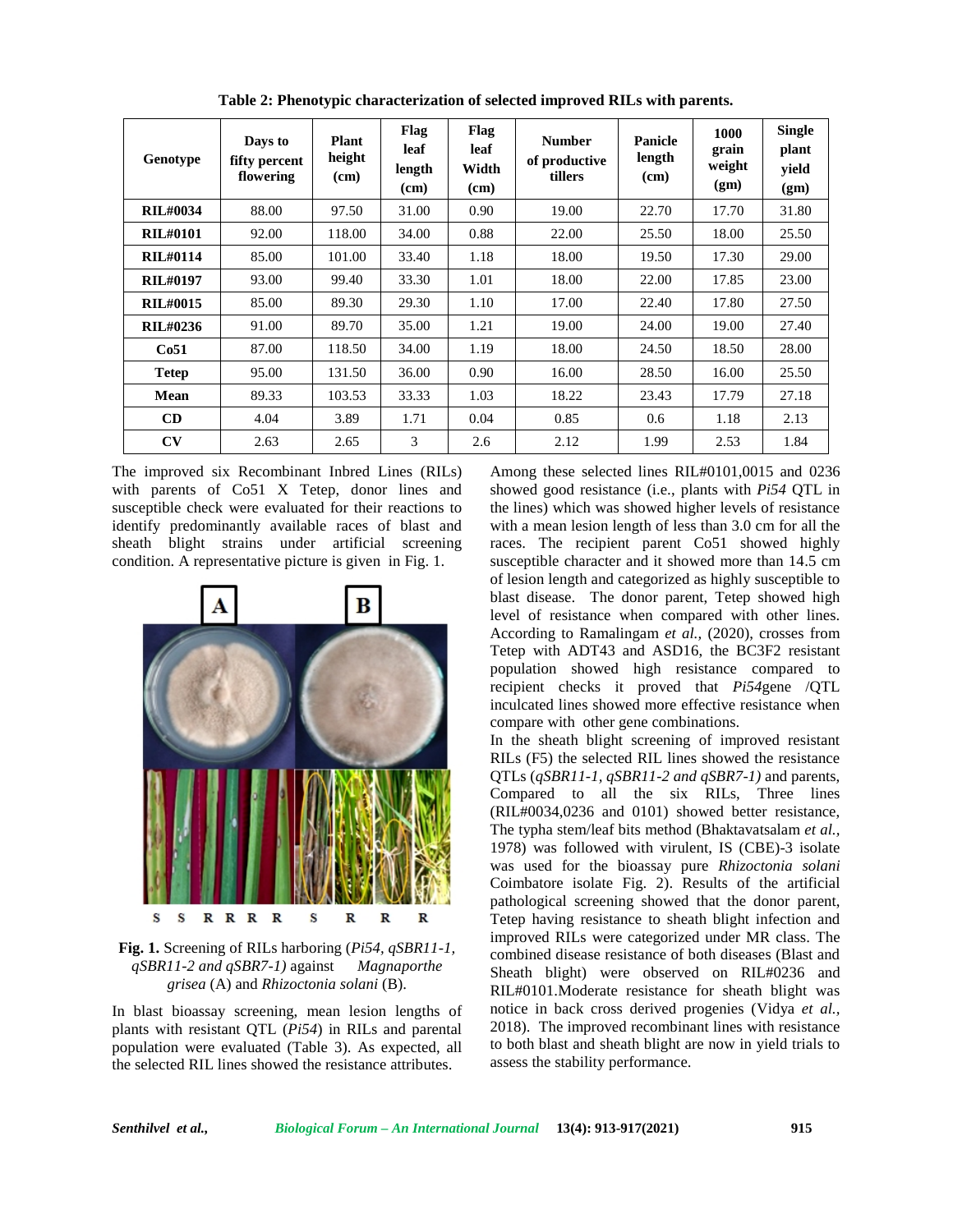|         |                 |                              | <b>Blast screening</b> |                   | <b>Sheath blight screening</b> |              |                   |  |
|---------|-----------------|------------------------------|------------------------|-------------------|--------------------------------|--------------|-------------------|--|
| Sr. No. | <b>Lines</b>    | <b>Lesion length</b><br>(cm) | <b>Scale</b>           | <b>Resistance</b> | $RLH$ (%)                      | <b>Scale</b> | <b>Resistance</b> |  |
| ı.      | Co51            | 14.5                         |                        | HS                | 63.21                          |              | HS                |  |
|         | <b>Tetep</b>    |                              |                        |                   | 8.42                           |              |                   |  |
| 3.      | <b>RIL#0034</b> | 2.10                         |                        | R                 | 19.58                          |              | MR                |  |
| 4.      | <b>RIL#0101</b> | 1.11                         |                        |                   | 22.03                          |              | MR                |  |
|         | <b>RIL#0114</b> | 2.85                         |                        | R                 | 26.50                          |              | MR                |  |
| 6.      | <b>RIL#0197</b> | 2.32                         |                        |                   | 33.15                          |              | <b>MS</b>         |  |
| 7       | <b>RIL#0015</b> | 1.15                         |                        | R                 | 23.15                          |              | MR                |  |
| 8.      | RIL#0236        | 1.11                         |                        |                   | 22.03                          |              | MR                |  |

**Table 3. Phenotypic disease score of Recombinant Improved Lines (RILs) against blast and sheath blight resistance.**

*Blast scoring: Blast – 0–1 (highly resistant), 2–3 (resistant), 4 (moderately resistant), 5–6 (moderately susceptible), 7 (susceptible), and 8–9 (highly susceptible).*

*Sheath blight scoring 0 (Immune) =<1 % 1 (resistant) =1-20% 3 (moderately resistant) = 21-30% 5 (moderately susceptible= 31-45 7 (susceptible),9 (highly susceptible)= 46 and above*



**Fig. 2.** Agarose gel electrophoresis pictures depicting the presence and absence of (A) *Pi54* (B*) RM209* (C) *RM224* (D) *RM336* alleles. M – 100-bp ladder, R, resistant; H, heterozygote; S, susceptible in RILs and parents.

**Acknowledgement.** This study was financially supported by DBT under a ATGC research grant (127-SP32889), New Delhi, India. Thanks to all the advisory committee members, Agricultural college and research institute, AC&RI, Madurai. **Conflict of Interest.** None.

#### **REFERENCES**

- Bhaktavatsalam, G., Satyanarayana, K., Reddy, A. P. K., & John, V. T. (1978). Evaluation for sheath blight resistance in rice. *Int Rice Res Newsl Int Rice Res Inst*.
- Channamallikarjuna, V., Sonah, H., Prasad, M., Rao, G. J. N., Chand, S., Upreti, H. C., & Sharma, T. R. (2010). Identification of major quantitative trait loci qSBR11- 1 for sheath blight resistance in rice. *Molecular Breeding*, *25*(1): 155-166.
- Doyle, J. (1991). DNA protocols for plants. In *Molecular techniques in taxonomy* (pp. 283-293). Springer, Berlin, Heidelberg.
- IRRI, I. (2002). Standard evaluation system for rice: International Rice Research Institute. *PO Box*, *933*, 1099.
- Mew, T. W. (1987). Current status and future prospects of research on bacterial blight of rice. *Annual review of phytopathology*, *25*(1): 359-382.
- Pinson, S. R., Capdevielle, F. M., & Oard, J. H. (2005). Confirming QTLs and finding additional loci conditioning sheath blight resistance in rice using recombinant inbred lines.
- Pinta, W., Toojinda, T., Thummabenjapone, P., & Sanitchon, J. (2013). Pyramiding of blast and bacterial leaf blight resistance genes into rice cultivar RD6 using marker assisted selection. *African Journal of Biotechnology*, *12*(28).
- Ramalingam, J., Raveendra, C., Savitha, P., Vidya, V., Chaithra, T. L., Velprabakaran, S., & Vanniarajan, C. (2020). Gene pyramiding for achieving enhanced resistance to bacterial blight, blast, and sheath blight diseases in rice. *Frontiers in plant science*, *11*, 1662.
- Ramalingam, J., Savitha, P., Alagarasan, G., Saraswathi, R., & Chandrababu, R. (2017). Functional marker assisted improvement of stable cytoplasmic male sterile lines of rice for bacterial blight resistance. *Frontiers in plant science*, *8*, 1131.

*Senthilvel et al., Biological Forum – An International Journal* **13(4): 913-917(2021) 916**